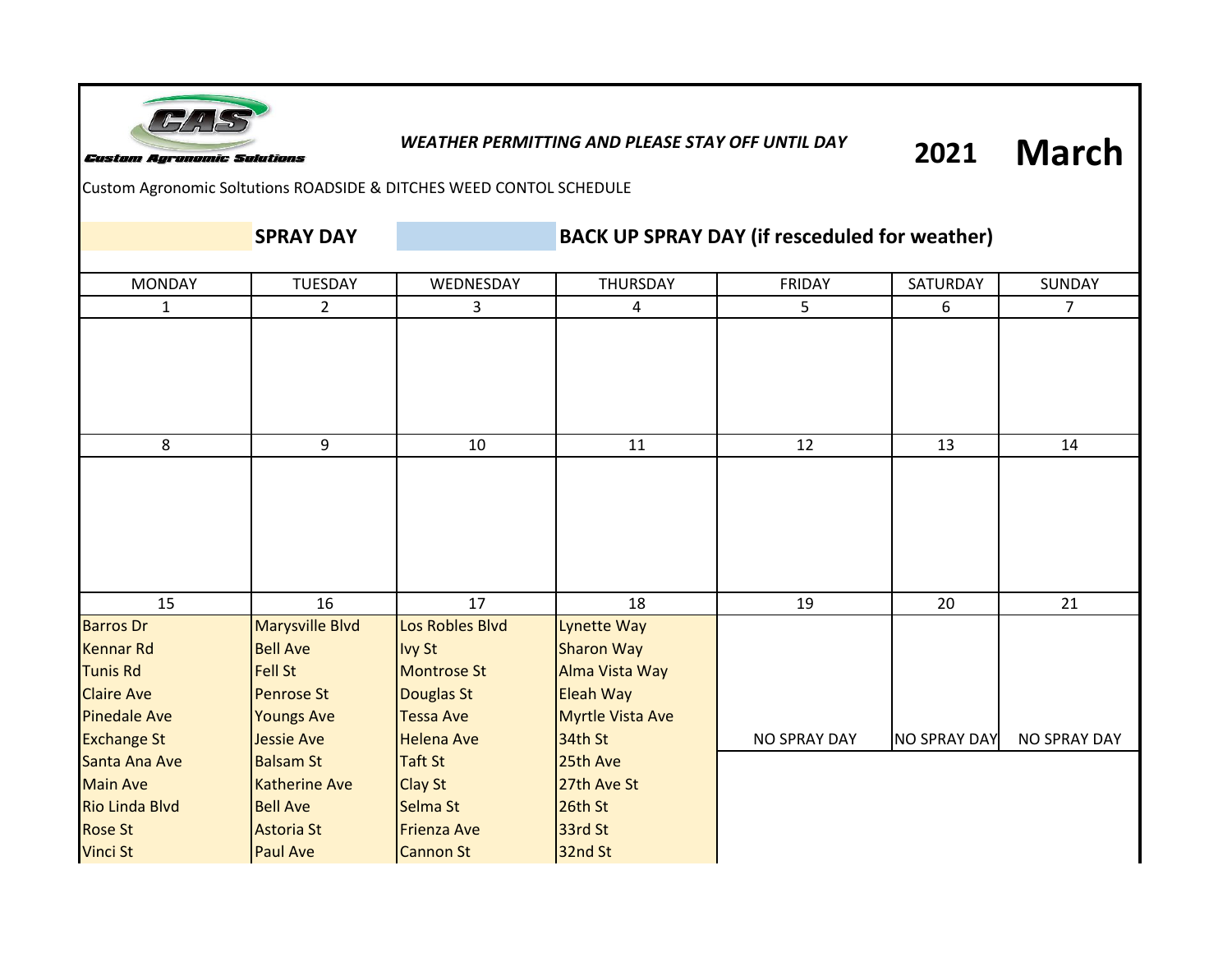| <b>Rood Ave</b><br><b>Claire Ave</b><br><b>Acme Ave</b><br><b>Neal Rd</b><br><b>Dry Creek Rd</b> | <b>Rene Ave</b><br>Dayton St<br>Dorthy June Way<br><b>Peircy</b><br><b>Ripley St</b><br><b>Tate St</b><br><b>Harris Ave</b> | <b>Santiago Ave</b><br><b>Lexington St</b><br><b>Calavados Ave</b><br><b>Harvard St</b><br><b>Silica Ave</b><br><b>Manning St</b><br><b>Knoll St</b><br><b>Princeton St</b><br>Crosby<br><b>Glenrose Ave</b><br><b>Prover St</b><br><b>Helena Ave</b><br><b>Albatross</b><br><b>Connie Dr</b> | 48th Ave<br><b>Dias Ave</b><br>63rd St<br><b>Hickory Ave</b><br>19th Ave<br>Napa Ave<br><b>Merced Ave</b><br>18th Ave<br><b>Butte Ave</b><br><b>Amador Ave</b><br><b>Carlton Rd</b><br><b>Abbey Rd</b><br><b>Clifton Rd</b> |       |       |       |
|--------------------------------------------------------------------------------------------------|-----------------------------------------------------------------------------------------------------------------------------|-----------------------------------------------------------------------------------------------------------------------------------------------------------------------------------------------------------------------------------------------------------------------------------------------|-----------------------------------------------------------------------------------------------------------------------------------------------------------------------------------------------------------------------------|-------|-------|-------|
| 22                                                                                               | 23                                                                                                                          | <b>Juliesse Ave</b><br>24                                                                                                                                                                                                                                                                     | 25                                                                                                                                                                                                                          | 26    | 27    | 28    |
|                                                                                                  |                                                                                                                             |                                                                                                                                                                                                                                                                                               |                                                                                                                                                                                                                             |       |       |       |
| $\overline{29}$                                                                                  | 30                                                                                                                          | $\overline{31}$                                                                                                                                                                                                                                                                               | 1-Apr                                                                                                                                                                                                                       | 2-Apr | 3-Apr | 5-Apr |
| <b>Barros Dr</b>                                                                                 | Marysville Blvd                                                                                                             | Los Robles Blvd                                                                                                                                                                                                                                                                               | Lynette Way                                                                                                                                                                                                                 |       |       |       |
| <b>Kennar Rd</b>                                                                                 | <b>Bell Ave</b>                                                                                                             | Ivy St                                                                                                                                                                                                                                                                                        | Sharon Way                                                                                                                                                                                                                  |       |       |       |
| <b>Tunis Rd</b>                                                                                  | Fell St                                                                                                                     | Montrose St                                                                                                                                                                                                                                                                                   | Alma Vista Way                                                                                                                                                                                                              |       |       |       |
| <b>Claire Ave</b>                                                                                | Penrose St                                                                                                                  | Douglas St                                                                                                                                                                                                                                                                                    | Eleah Way                                                                                                                                                                                                                   |       |       |       |
| Pinedale Ave                                                                                     | <b>Youngs Ave</b>                                                                                                           | <b>Tessa Ave</b>                                                                                                                                                                                                                                                                              | Myrtle Vista Ave                                                                                                                                                                                                            |       |       |       |
| <b>Exchange St</b>                                                                               | Jessie Ave                                                                                                                  | Helena Ave                                                                                                                                                                                                                                                                                    | 34th St                                                                                                                                                                                                                     |       |       |       |
| Santa Ana Ave                                                                                    | <b>Balsam St</b>                                                                                                            | Taft St                                                                                                                                                                                                                                                                                       | 25th Ave                                                                                                                                                                                                                    |       |       |       |
| Main Ave                                                                                         | Katherine Ave                                                                                                               | Clay St                                                                                                                                                                                                                                                                                       | 27th Ave St                                                                                                                                                                                                                 |       |       |       |
| Rio Linda Blvd                                                                                   | <b>Bell Ave</b>                                                                                                             | Selma St                                                                                                                                                                                                                                                                                      | 26th St                                                                                                                                                                                                                     |       |       |       |
| Rose St                                                                                          | Astoria St                                                                                                                  | Frienza Ave                                                                                                                                                                                                                                                                                   | 33rd St                                                                                                                                                                                                                     |       |       |       |
| Vinci St                                                                                         | Paul Ave                                                                                                                    | Cannon St                                                                                                                                                                                                                                                                                     | 32nd St                                                                                                                                                                                                                     |       |       |       |